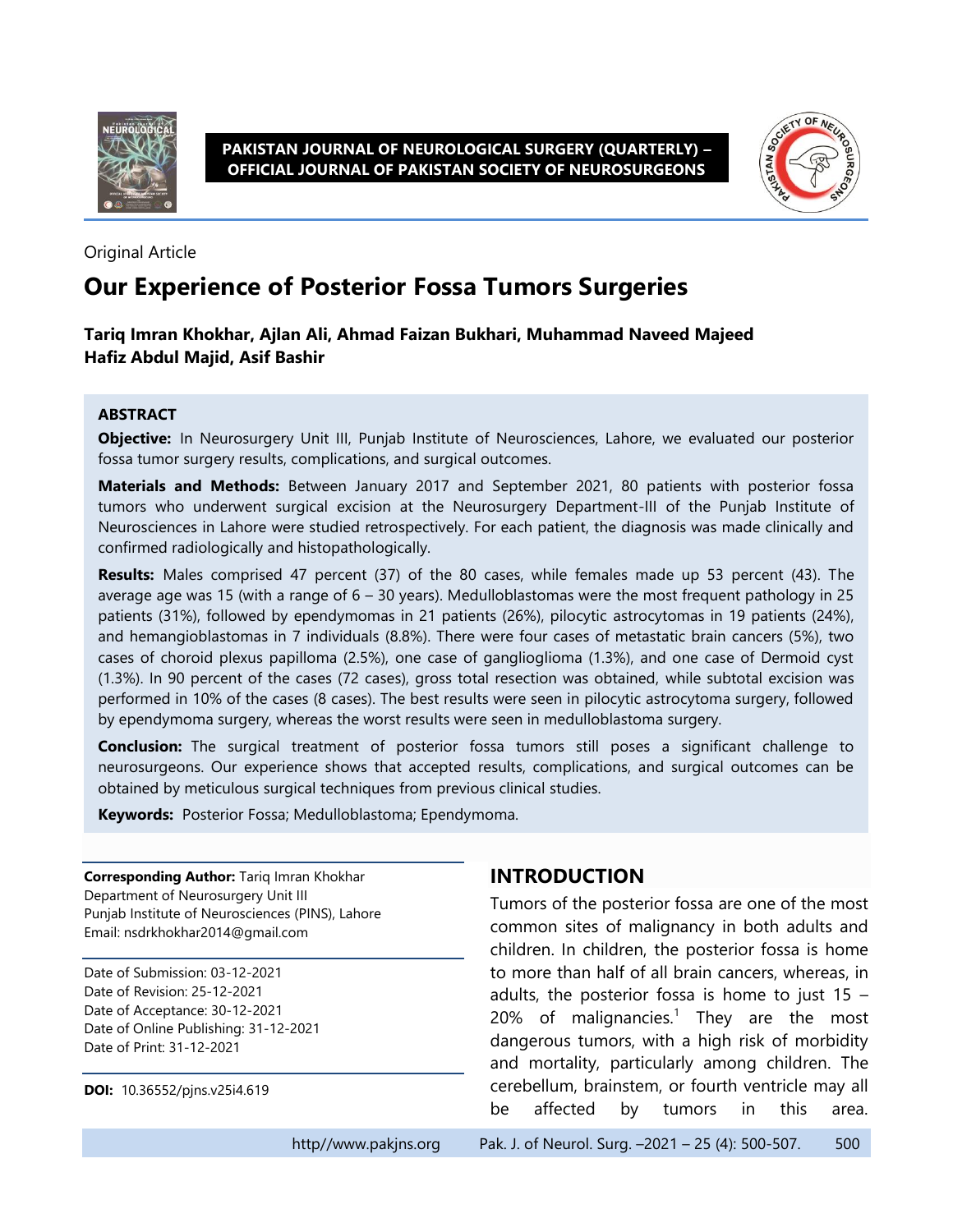Medulloblastoma, ependymoma, and pilocytic astrocytoma are the most prevalent tumors in children. The posterior fossa is the most prevalent site of metastasis and hemangioblastoma and lymphoma in adults.<sup>2</sup> The size, location, biological behavior, and aggressiveness of these tumors all influence their clinical presentation. $3$  Due to focused compression on the cerebellum and brainstem, the majority of patients present with symptoms of elevated ICP, such as headache, vomiting, and vertigo.<sup>4</sup> The diagnostic method of choice is MRI brain with contrast. In most cases, an MRI of the spine should be performed to check for any dropmets. The preferred therapeutic method is gross complete resection.<sup>5</sup> The amount of tumor excision is the single most critical determinant in determining the survival of individuals with posterior fossa cancers. As a result, the operating surgeon must achieve the maximum safe resection, as the extent of resection is critical not only for survival but also for survival quality.<sup>6</sup> It's a surgical conundrum that as the extent of resection is increased, so does the risk of morbidity and mortality. Patients with posterior fossa tumors have surgery to decompress the posterior fossa, obtain tumor type using histology, and choose the best course of treatment based on the tumor type. Cushing was the first to publish a case series of 61 posterior fossa tumor patients. He revealed that the majority of medulloblastomas result in death.<sup>7</sup>

Despite advances in micro-neurosurgery procedures, posterior fossa tumor surgery is still associated with high rates of death in our region of the world, particularly among children. The purpose of this study is to share our anecdotal experience with posterior fossa tumor surgeries and to look at the results in terms of CSF leaking, post-operative infections including meningitis, hydrocephalus necessitating a VP shunt, and mortality.

## **Study Design**

From the 1st of January 2017 to the 30th of September 2021, this study was conducted in the department of Neurosurgery Unit – III. This study included all male and female patients aged 6 to 30 who underwent posterior fossa tumor surgery.

### **Inclusion Criteria**

This study included all male and female patients aged 6 to 30 who underwent posterior fossa tumor surgery.

## **Exclusion Criteria**

The study excluded all procedures on the Cerebellopontine Angle.

## **Operative Technique**

All of the patients had undergone a thorough clinical assessment by a consultant neurosurgeon, as well as a radiological examination that included a CT brain plain scan and an MRI brain with contrast. The same surgical team operated on all of the patients. The patient was positioned prone on the table with support for the thorax, pelvis, and legs during surgery. The belly should be free from this support. In some patients, the head was clamped in a Mayfield clamp, and in others, it was mounted on Horseshoe. To get a better view of the lower occiput and neck, the head was flexed more. Extending from external occipital protuberance to the posterior arch of C1, a midline skin incision was made. Because subsequent surgery and radiotherapy may result in increased cervical instability, the spinous process of C2 was not exposed to retain its ligamentous and muscular attachment. In all patients, a sub-occipital craniectomy was performed. We removed the posterior arch of C1 in the majority of cases because the tumor was expanding below the foramen magnum. A "Y" shaped dural opening was performed over both

### **MATERIALS AND METHODS**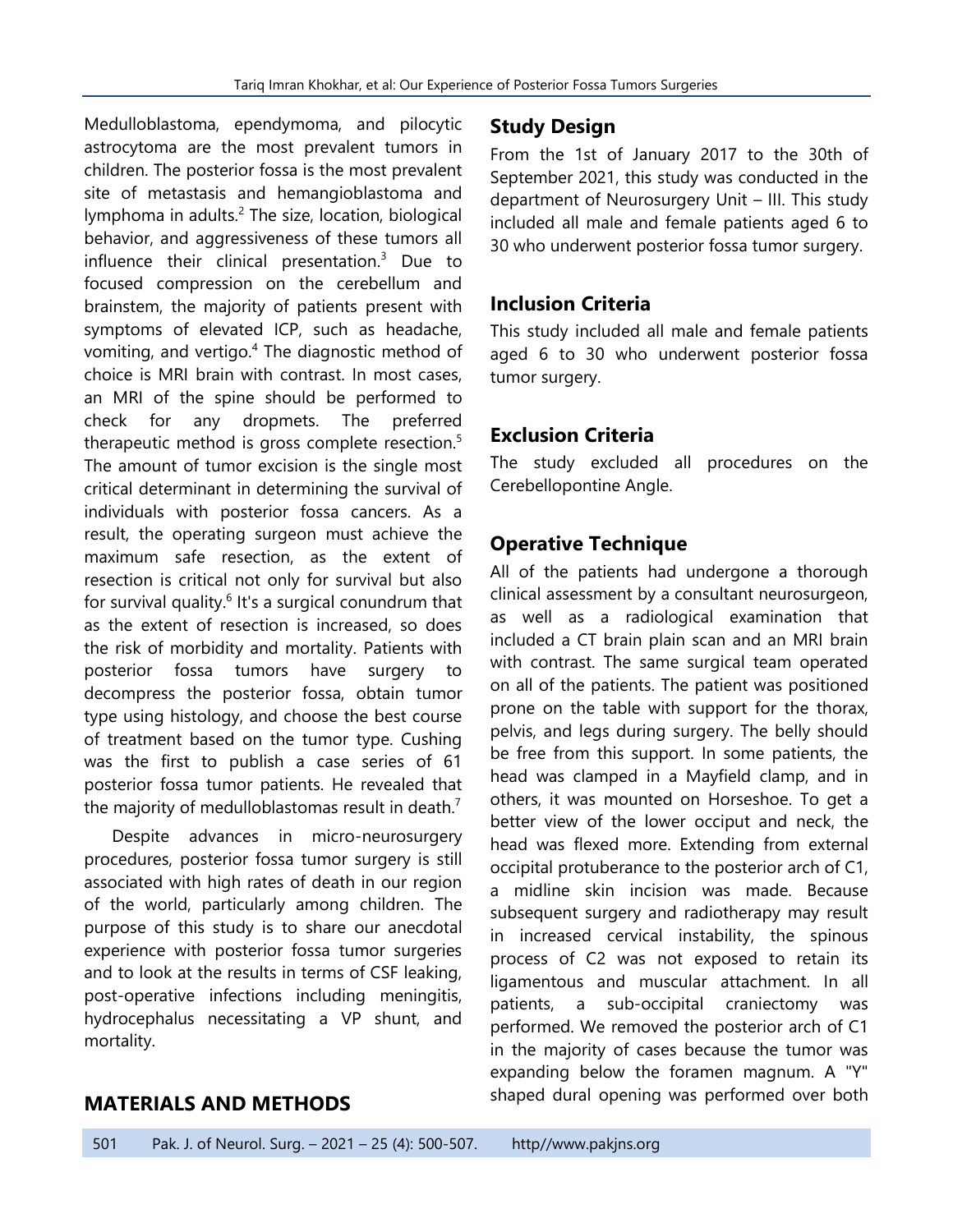hemispheres, with the "long leg" of the Y in the midline and the occipital sinus ligated in the midline. After reflection of the dura and the opening of the cisterna magna to drain CSF, the microscope was brought into the field. The telovaler method was used to treat malignancies in the fourth ventricle. Dissection began on one side, medial to the tonsil, between the tonsil and the uvula, using the telovaler approach. To avoid any neurological deficit, the tumor bulk was gradually resected, and any tumor on the floor of the fourth ventricles was decreased as much as possible without disrupting the floor.

For cancers in the cerebellar hemispheres, a trans-cortical approach was used, with gross complete excision of the tumor and, in the event of cystic tumors, resection of the capsule as well. Hemostasis was achieved using sponge stone and surgicels, and diathermy coagulation was minimized as much as feasible. If there was tightness or compression on the cerebellar hemispheres, the dura was closed as watertight as feasible without producing compression, or a duro-plasty was performed. The placement of a ventriculoperitoneal shunt was done urgently in some patients before tumor removal if they had an acute disturbance of consciousness, and in a few individuals following surgery. Specimens were sent for histological investigation after surgery. All patients were admitted to the intensive care unit immediately after surgery, and the conscious state was closely monitored. One week and one month after surgery, clinical and radiological follow-up was performed.

### **Data analysis**

SPSS version 22 was used for statistical analysis. The average and mean standard deviations were used to present the data.

#### **RESULTS**

### **Age and Gender Distribution**

From January 1, 2017, to September 30, 2021, 80 patients with posterior fossa tumors were operated on at Neurosurgery Unit-III, Punjab Institute of Neurosciences, Lahore, Pakistan. The participants ranged in age from 6 to 30, with an average of 15 years. Males made up 37 (47%) patients, while females made up 43 (53%).

#### **Tumor Resection**

72 patients (90%) got microscopic gross complete resection, while 8 patients (10%) underwent subtotal resection as mentioned in **Table 2.**

### **Tumor Resection**

In 72 patients (90 percent), microscopic gross total resection was obtained, whereas subtotal resection was performed in eight cases (10 percent) as mentioned in **Table 2.** These patients received no adjuvant therapy. All 25 medulloblastoma patients were referred to an outpatient oncology center for chemo and radiotherapy. Two patients with medulloblastoma, one patient with ependymoma, and one patient with pilocytic astrocytoma had tumor recurrence.

In this study, great surgical outcomes were seen in 22 instances (28%) and good outcomes in 47 cases (59%) while poor outcomes were seen in 11 cases (13 percent). Pilocytic astrocytoma surgery had the best outcome, followed by ependymoma surgery, whereas medulloblastoma and metastatic tumors had the worst outcome, which was statistically insignificant. All the images are shared in results after the patient's consent.

### **Histopathology**

The following histopathological diagnoses were found in the specimens as mentioned in **Table 3**: medulloblastoma in 25 patients (31%); ependymoma in 21 patients (26%); pilocytic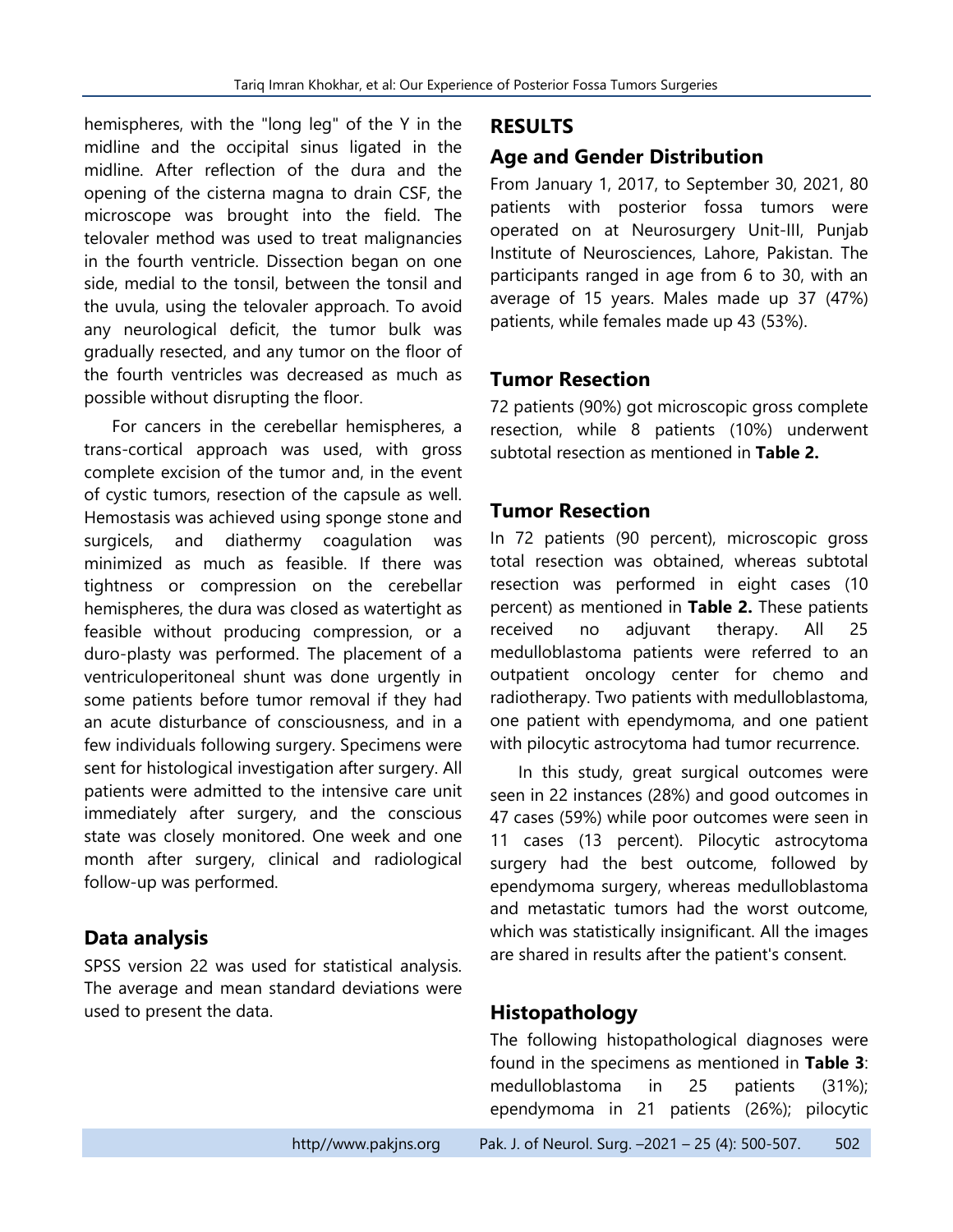astrocytoma in 19 patients (24%); and hemangioblastoma in 7 patients (8.8 percent). There were four cases of metastatic brain cancers (5%), two cases of choroid plexus papilloma (2.5%), one case of ganglioglioma (1.3%), and one case of Dermoid cyst (1.3%).

| Table 1: Clinical Presentation.       |    |            |  |
|---------------------------------------|----|------------|--|
| Clinical Presentation No. of Patients |    | Percentage |  |
| Headache                              | 74 | 92         |  |
| Vomiting                              | 60 | 75         |  |
| Ataxia                                | 22 | 27         |  |
| <b>CN Palsy</b>                       | 16 | 20         |  |

| <b>Table 2:</b> Tumor Resection. |                        |            |
|----------------------------------|------------------------|------------|
| <b>Parameters</b>                | <b>No. of Patients</b> | Percentage |
| <b>Gross Total</b>               | 72                     | 90%        |
| Sub-Total                        | я                      | 10.00%     |

| <b>Table 3:</b> Histopathology. |                        |            |  |
|---------------------------------|------------------------|------------|--|
| <b>Parameters</b>               | <b>No. of Patients</b> | Percentage |  |
| Medulloblastoma                 | 25                     | 31%        |  |
| Ependymoma                      | 21                     | 26%        |  |
| Pilocytic Astrocytoma           | 19                     | 24%        |  |
| Hemangioblastoma                |                        | 9%         |  |
| Metastatic                      | 4                      | 5%         |  |
| Choroid P. Papilloma            | 2                      | 3%         |  |
| Ganglioglioma                   | 1                      | $1\%$      |  |
| Dermoid Cyst                    | 1                      | 1%         |  |
| Total                           | 80                     | 100%       |  |

| <b>Table 4:</b> Complications.       |                        |            |
|--------------------------------------|------------------------|------------|
| <b>Complications</b>                 | <b>No. of Patients</b> | Percentage |
| <b>CSF Leak</b>                      | 6                      | 8%         |
| Meningitis                           | 2                      | 3%         |
| <b>Wound Infection</b>               | 4                      | 5%         |
| CN palsy                             | 3                      | $4\%$      |
| Cerebellar Hematoma                  | 4                      | 5%         |
| Hydrocephalous<br>Requiring VP Shunt | 21                     | 26%        |
| Mortality                            | $\mathcal{P}$          | 2.6%       |

## **Complications**

Wound infection in 6 (8%), meningitis in 2 (3%),

CSF leak in 6 (8%), and Cranial nerve palsies in 3 (4%), cerebellar hematoma in 4 and (5%), hydrocephalus requiring VP shunt in 21 (26%) patients were all complications noted as mentioned in **Table 4** andconnected with surgical sites that were largely treated with medicinal or surgical care and did not lead to death.

### **DISCUSSION**

Because of the complicated neurovascular structures present in this area, malignancies in the posterior fossa are difficult to operate on. Cerebellar, intraventricular, and brainstem tumors are the three types of tumors that can be classified based on their location. Cerebellar cancers are near to the brainstem, and the exophytic component of a brainstem tumor can grow posteriorly toward the fourth ventricle and cerebellum.<sup>8</sup> As a result, cerebellar signs and symptoms such as vertigo, nausea, vomiting, ataxia, and nystagmus may be present. Cerebellar tumors and intraventricular tumors that enter the brainstem, on the other hand, cause symptoms such as cranial nerve palsies and motor impairments.<sup>9</sup> As a result, simply based on symptomatology, distinguishing between brainstem tumors and cerebellar tumors is challenging.

Our case series includes individuals of all ages, the majority of whom are young adults. Our population was overwhelmingly female. This contrasts with a similar study by Jahanzaibkakar et al., which found a male-dominated population.<sup>10</sup> In our case study, the most prevalent clinical manifestation was headache and vomiting, which has also been documented in other case studies. Emara et al. reported 90.9 percent of cases presenting with headache in their case series, which is very comparable to our results (90 percent)as mentioned in **Table 1**. <sup>11</sup> In 90% of the tumors, we were able to do gross total resection; however, in 10% of the tumors when subtotal resection was performed, the tumor was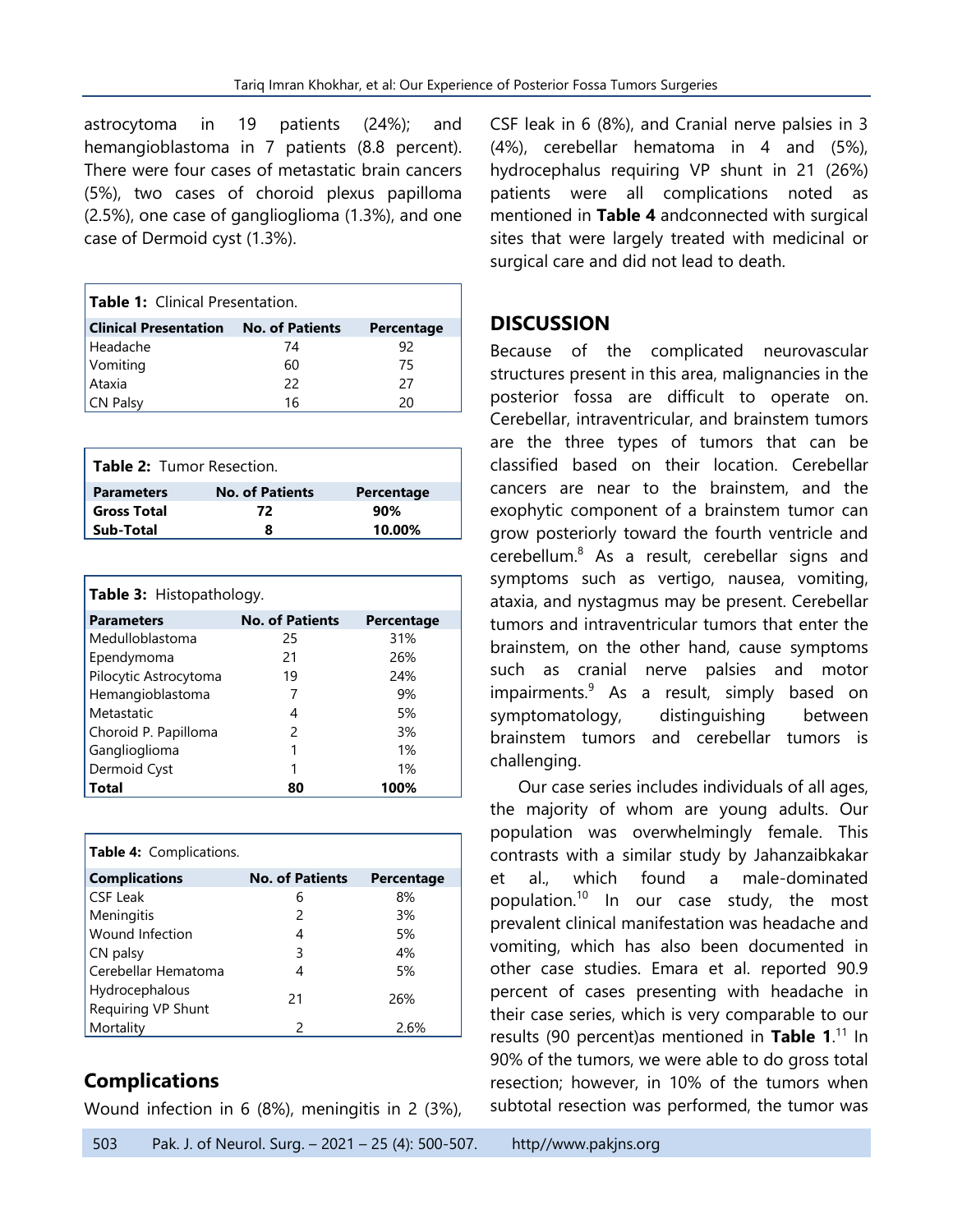grossly adherent to the brainstem. As a result, that area of the tumor was not removed and was left as is to avoid any damage to important tissuesas mentioned in **Table 2.** For radiotherapy and chemotherapy, all of these patients were referred to oncology. KamilMelihakay et al. reported a gross total excision rate of 71.4 percent in research.<sup>12</sup> The most prevalent histological diagnosis was medulloblastoma (31%), followed by ependymoma (26%), Pilocytic astrocytoma (25%), Hemangioblastom (8.8%), Metastatic (5%), Choroid Plexus Papilloma (2.5%), and Ganglioglioma (2.5%). (1 percent )as mentioned in **Table 3.** In their investigation, Ali R Hamdan et al found that medulloblastoma was the most common kind of tumor present (40%); however, they did not find any cases of ependymoma, and their histological diagnostic of brain Mets was comparably higher (7%) than our case series.<sup>13</sup> The most prevalent tumor in the adult population in the posterior fossa is Mets, according to the literature, however, our investigation found different. In terms of biological behavior, medulloblastoma is an

aggressive tumor.Due to tumor recurrence, two patients had to have a second operation in less than a year. The majority of the patients in our case series showed increased ICP symptoms of headache and vomiting when we operated on them. Ten of the 23 patients who needed ventriculoperitoneal (VP) shunting had it done before the tumor was removed, and 13 had it done after. According to Robert et al's study, 33.3 percent of patients needed a VP shunt, which is similar to our findings. $14$ 

Sawayar et al. divided cranial neurotomy problems into three categories: neurological, regional, and systemic issues.<sup>15</sup> Surgical operations are linked to neurological and regional problems. As a result, we concentrated our research on these two issues. One of the most common problems following skull base surgery is the leakage of cerebrospinal fluid (CSF). Fluid can leak from the nose, ear, or a cut on rare occasions. We experienced CSF leaking in six cases; two of them were handled with reenforcement stitches, while the other four required VP shunting due to the presence of



**Figure 1:** An axial segment of T1 weighted contrast MRI of a patient revealing a midline Solid-cystic cerebellar tumor contrastenhancing nodular lesion **(a)** postoperative CT scan demonstrating no residual tumor **(b).**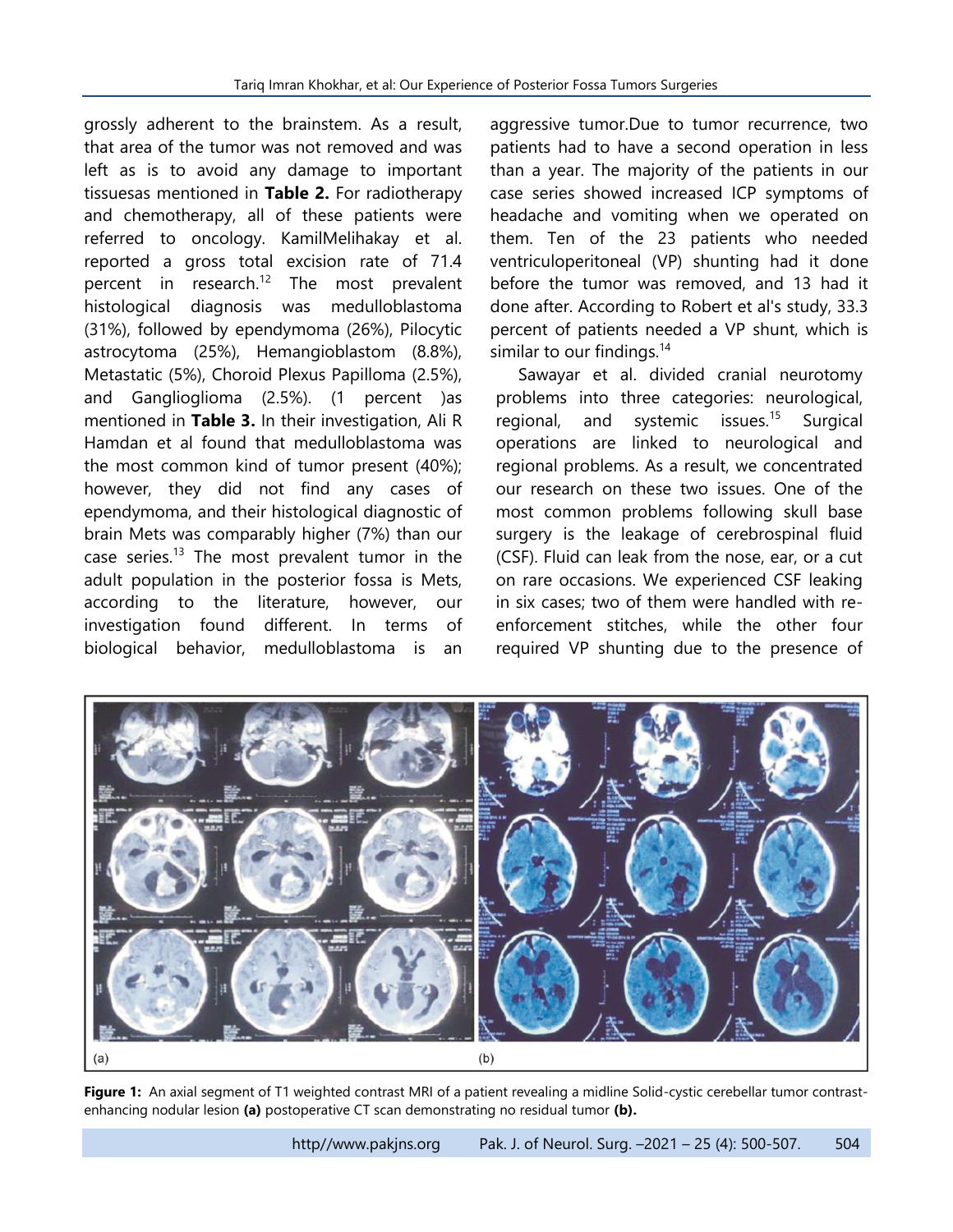

**Figure 2:** An axial segment of T1 weighted Contrast MRI of a patient with a midline solid cystic contrast-enhancing mass lesion (medulloblastoma) **(a)** postoperative CT scan demonstrating no residual tumor **(b).**

hydrocephalus in all of the patients.CSF leakage is most commonly caused by faulty dural closures, hence dural closures should always be watertight. In their series, Saway et al reported roughly 26% of cases with CSF leakage, which is extremely significant when compared to our study, which reported just 8% of cases with CSF leakage.<sup>16</sup> Three patients had an intracerebellar hemorrhage right after surgery, while one patient had a delayed intracerebellar hematoma. All of these cases were treated with re-exploration and hematoma evacuation.Wound infection occurred in 5% of our subjects after surgery in our study. When compared to research by ArvindDubey et al., there were 13.6 percent cases of wound infection. Persistent CSF leaks, foreign bodies, lengthy surgery, long-term steroid usage, and diabetes have all been linked to an increased risk of infection.<sup>17</sup>

In our study series, the total mortality rate was 2% as mentioned in **Table 4.** The patient's age, comorbidities, clinical characteristics of the tumor, and neurological impairment all raise the risk of death. The most important factors in postoperative death were postoperative hematoma, edema with herniation, and vascular compromise with consequent infarction. The remaining deaths were caused by aspiration pneumonia caused by cranial nerve impairments, as well as various medical diseases such as pulmonary embolism, myocardial infarction, and sepsis. Wound infection, meningitis, CSF leak, and Cranial nerve palsies were all complications connected with surgical sites that were largely treated with medicinal or surgical care and did not lead to death. Even though they are histologically benign tumors, ependymomas are the hardest to cure. Early childhood is when they are more common. After surgical excision, the rate of recurrence is extremely high. Microsurgical resection was conducted through painstaking dissection to avoid probable neurological impairments and achieve gross complete resection. In cancers that had subtotal resection or had a high recurrence rate, postoperative radiation and chemotherapy were used as an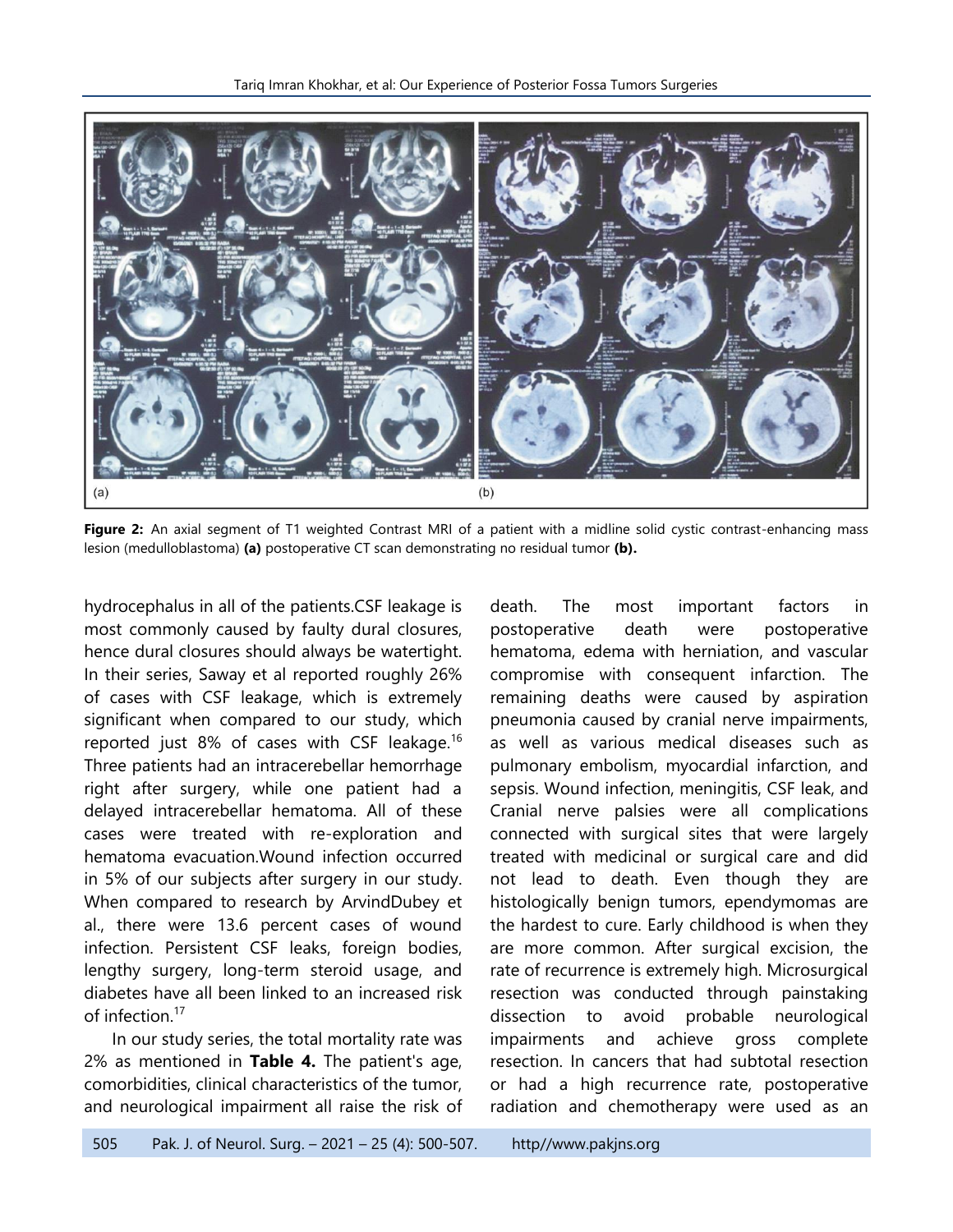adjuvant. Patients who had radiotherapy after surgery had better outcomes than those who only received surgery. In four years, we operated on 21 patients with ependymoma, and two of them (10%) died. As a supplement, all of these patients received postoperative radiation.

## **CONCLUSION**

When compared to malignancies of the supratentorial compartment, microsurgery of the posterior fossa has a much higher risk of complications. In this case series, we discovered that posterior fossa tumor surgery may be conducted safely in the majority of patients with a low risk of morbidity and mortality. To avoid any unforeseen complications, careful perioperative planning, rigorous microsurgical dissection, good wound closure, and strict adherence to proper aseptic methods are required. Furthermore, detecting surgical problems early and providing adequate therapy can help to prevent lifelong disability. In comparison to existing published material from our region of the world, our experience illustrates the acceptable results, complications, and surgical outcomes in posterior fossa tumor removal.

### **REFERENCES**

- 1. Vernon-Levett P, Geller M: Posterior fossa tumors in children: A case study. AACN Cl in Issues, 1997; 8: 214–226.
- 2. Ramanan M, Chaseling R. Paediatric brain tumours treated at a single, tertiary paediatric neurosurgical referral centre from 1999 to 2010 in Australia. J Clin Neurosci. 2012; 19: 1387-91.
- 3. Witt H, Mack SC, Ryzhova M, Bender S, Sill M, Isserlin R, et al. Delineation of two clinically and molecularly distinct subgroups of posterior fossa ependymoma. Cancer Cell, 2011; 20: 143-57.
- 4. Mpairamidis E, Alexiou GA, Stefanaki K, Manolakos I, Sfakianos G, Prodromou N. Posterior fossa tumor in a 12 year-old boy. Brain Pathol. 2009; 19: 341-2.
- 5. MacDonald T. Medulloblastoma. eMedicine; 2009. Available from:

http://emedicine.medscape.com/article/987886 print. [Last Accessed on 2014 Nov 11].

- 6. Soffietti R, Baumert BG, Bello L, von Deimling A, Duffau H, Frénay M, et al. Guidelines on management of low – grade gliomas: Report of an EFNS-EANO task force. Eur J Neurol. 2010; 17: 1124-33.
- 7. Stupp R, Brada M, van den Bent MJ, Tonn JC, Pentheroudakis G. ESMO Guidelines Working Group. High-grade glioma: ESMO clinical practice guidelines for diagnosis, treatment and follow-up. Ann Oncol. 2014; 25 Suppl. 3: iii 93-101.
- 8. Wright KD, Gajjar A. Current treatment options for pediatric and adult patients with ependymoma. Curr Treat Options Oncol. 2012; 13: 465-77.
- 9. Steinbok P, Mangat JS, Kerr JM, Sargent M, Suryaningtyas W, Singhal A, et al. Neurological morbidity of surgical resection of pediatric cerebellar astrocytomas. Childs Nerv Syst. 2013; 29: 1269-75.
- 10. Kakar J, Ashraf J, Khan AA, Imran M, Rehmani MA, Ghori SA, Ali MF. The satisfactory surgical outcome of posterior fossa brain tumors in children at civil hospital, Karachi. Asian Journal of Neurosurgery, 2020 Apr; 15 (2): 377.
- 11. Ries LA, Smith MA, Gurney JG, Linet M, Tamra T, Young JL, et al., editors. Cancer Incidence and Survival Among Children and Adolescents: United States SEER Program, 1975 – 1995.
- 12. Akay KM, Izci Y, Baysefer A, Atabey C, Kısmet E, Timurkaynak E. Surgical outcomes of cerebellar tumors in children. Pediatric Neurosurgery, 2004; 40 (5): 220-5.
- 13. Essa AE, Hamdan AR. Posterior fossa intra-axial tumors: surgical outcomes. The Medical Journal of Cairo University, 2018 Dec. 1; 86 (December): 3433-9.
- 14. Shih RY, Smirniotopoulos JG. Posterior fossa tumors in adult patients. Neuroimaging Clinics, 2016 Nov. 1; 26 (4): 493-510.
- 15. Sawaya R, Hammoud M, Schoppa D, Hess KR, Wu SZ, Shi WM, WiIdrick DM. Neurosurgical outcomes in a modern series of 400 craniotomies for treatment of parenchymal tumors. Neurosurgery, 1998 May 1; 42 (5): 1044-55.
- 16. ESSA AE, HAMDAN AR. Posterior fossa intra-axial tumors: surgical outcomes. The Medical Journal of Cairo University. 2018 Dec. 1; 86 (December):